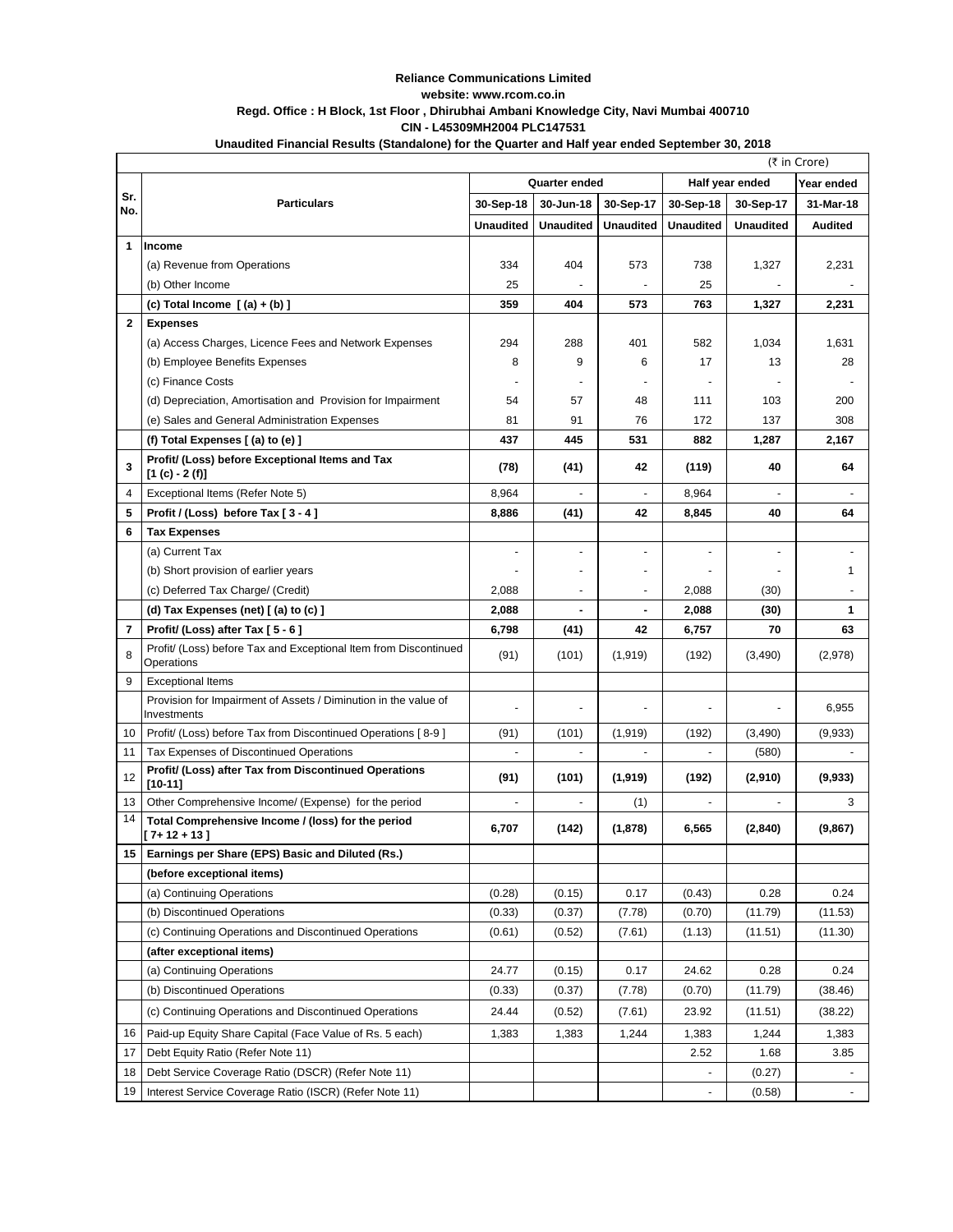| As at<br>As at<br>31-Mar-18<br>30-Sep-18<br><b>Particulars</b><br><b>Unaudited</b><br><b>Audited</b><br><b>ASSETS</b><br>А<br>1<br><b>Non-Current Assets</b><br>(a) Property, Plant and Equipment<br>2,126<br>1,828<br>(b) Capital Work in Progress<br>147<br>160<br>104<br>(c) Intangible Assets<br>92<br>(d) Investment in Subsidiaries and Associates<br>12,523<br>13,559<br>(f) Financial Assets<br>10,000<br>(i) Investment<br>(ii) Other Financial Assets<br>11<br>11<br>(g) Income Tax Asset (net)<br>234<br>197<br>(h) Deferred Tax Asset (net)<br>1,470<br>3,558<br>(i) Other Non Current Assets<br>956<br>963<br><b>Sub-total Non-Current Assets</b><br>27,268<br>20,671<br>2<br><b>Current Assets</b><br>(a) Inventories<br>65<br>64<br>(b) Financial Assets<br>4,225<br>(i) Investments<br>4,233<br>1,672<br>(ii) Trade Receivables<br>1,885<br>(iii) Cash and Cash Equivalents<br>381<br>147<br>(iv) Bank Balances other than (iii) above<br>54<br>54<br>3,640<br>(v) Loans<br>7,339<br>(vi) Other Financial Assets<br>123<br>126<br>(c) Other Current Assets<br>4,166<br>4,162<br>(d) Assets Held for Sale<br>21,403<br>21,188<br>Sub-total - Current Assets<br>39,649<br>35,278<br><b>Total Assets</b><br>55,949<br>66,917<br>в<br><b>EQUITY AND LIABILITIES</b><br><b>Equity</b><br>1<br>(a) Equity Share Capital<br>1,383<br>1,383<br>(b) Other Equity<br>14,498<br>7,933<br><b>Total Equity</b><br>9,316<br>15,881<br><b>LIABILITIES</b><br>$\mathbf{2}$<br><b>Non-Current Liabilities</b><br>(a) Financial Liabilities<br>(i) Borrowings<br>9,022<br>9,359<br>(b) Other Non-Current Liabilities<br>83<br>83<br>(c) Provisions<br>8<br>18<br><b>Sub-total Non-Current Liabilities</b><br>9,113<br>9,460<br>3<br><b>Current Liabilities</b><br>(a) Financial Liabilities<br>(i) Borrowings<br>18,595<br>21,711<br>(ii) Trade Payables<br>Due to Micro Entreprises & Small Enterprises<br>34<br>32<br>Due to Others<br>3,078<br>2,933<br>(iii) Other Financial Liabilities<br>10,393<br>9,257<br>(b) Other Current Liabilities<br>1,792<br>850<br>(c) Provisions<br>1,216<br>1,219<br>(d) Liabilities directly related to Assets held for Sale<br>3,844<br>4,142<br><b>Sub-total - Current Liabilities</b><br>41,923<br>37,174<br><b>Total Equity and Liabilities</b><br>66,917<br>55,949 | (₹ in Crore)<br><b>Standalone Statement of Assets and Liabilities</b> |  |  |  |  |  |
|-----------------------------------------------------------------------------------------------------------------------------------------------------------------------------------------------------------------------------------------------------------------------------------------------------------------------------------------------------------------------------------------------------------------------------------------------------------------------------------------------------------------------------------------------------------------------------------------------------------------------------------------------------------------------------------------------------------------------------------------------------------------------------------------------------------------------------------------------------------------------------------------------------------------------------------------------------------------------------------------------------------------------------------------------------------------------------------------------------------------------------------------------------------------------------------------------------------------------------------------------------------------------------------------------------------------------------------------------------------------------------------------------------------------------------------------------------------------------------------------------------------------------------------------------------------------------------------------------------------------------------------------------------------------------------------------------------------------------------------------------------------------------------------------------------------------------------------------------------------------------------------------------------------------------------------------------------------------------------------------------------------------------------------------------------------------------------------------------------------------------------------------------------------------------------------------------------------------------------------------------------------------------------------------------------------|-----------------------------------------------------------------------|--|--|--|--|--|
|                                                                                                                                                                                                                                                                                                                                                                                                                                                                                                                                                                                                                                                                                                                                                                                                                                                                                                                                                                                                                                                                                                                                                                                                                                                                                                                                                                                                                                                                                                                                                                                                                                                                                                                                                                                                                                                                                                                                                                                                                                                                                                                                                                                                                                                                                                           |                                                                       |  |  |  |  |  |
|                                                                                                                                                                                                                                                                                                                                                                                                                                                                                                                                                                                                                                                                                                                                                                                                                                                                                                                                                                                                                                                                                                                                                                                                                                                                                                                                                                                                                                                                                                                                                                                                                                                                                                                                                                                                                                                                                                                                                                                                                                                                                                                                                                                                                                                                                                           |                                                                       |  |  |  |  |  |
|                                                                                                                                                                                                                                                                                                                                                                                                                                                                                                                                                                                                                                                                                                                                                                                                                                                                                                                                                                                                                                                                                                                                                                                                                                                                                                                                                                                                                                                                                                                                                                                                                                                                                                                                                                                                                                                                                                                                                                                                                                                                                                                                                                                                                                                                                                           |                                                                       |  |  |  |  |  |
|                                                                                                                                                                                                                                                                                                                                                                                                                                                                                                                                                                                                                                                                                                                                                                                                                                                                                                                                                                                                                                                                                                                                                                                                                                                                                                                                                                                                                                                                                                                                                                                                                                                                                                                                                                                                                                                                                                                                                                                                                                                                                                                                                                                                                                                                                                           |                                                                       |  |  |  |  |  |
|                                                                                                                                                                                                                                                                                                                                                                                                                                                                                                                                                                                                                                                                                                                                                                                                                                                                                                                                                                                                                                                                                                                                                                                                                                                                                                                                                                                                                                                                                                                                                                                                                                                                                                                                                                                                                                                                                                                                                                                                                                                                                                                                                                                                                                                                                                           |                                                                       |  |  |  |  |  |
|                                                                                                                                                                                                                                                                                                                                                                                                                                                                                                                                                                                                                                                                                                                                                                                                                                                                                                                                                                                                                                                                                                                                                                                                                                                                                                                                                                                                                                                                                                                                                                                                                                                                                                                                                                                                                                                                                                                                                                                                                                                                                                                                                                                                                                                                                                           |                                                                       |  |  |  |  |  |
|                                                                                                                                                                                                                                                                                                                                                                                                                                                                                                                                                                                                                                                                                                                                                                                                                                                                                                                                                                                                                                                                                                                                                                                                                                                                                                                                                                                                                                                                                                                                                                                                                                                                                                                                                                                                                                                                                                                                                                                                                                                                                                                                                                                                                                                                                                           |                                                                       |  |  |  |  |  |
|                                                                                                                                                                                                                                                                                                                                                                                                                                                                                                                                                                                                                                                                                                                                                                                                                                                                                                                                                                                                                                                                                                                                                                                                                                                                                                                                                                                                                                                                                                                                                                                                                                                                                                                                                                                                                                                                                                                                                                                                                                                                                                                                                                                                                                                                                                           |                                                                       |  |  |  |  |  |
|                                                                                                                                                                                                                                                                                                                                                                                                                                                                                                                                                                                                                                                                                                                                                                                                                                                                                                                                                                                                                                                                                                                                                                                                                                                                                                                                                                                                                                                                                                                                                                                                                                                                                                                                                                                                                                                                                                                                                                                                                                                                                                                                                                                                                                                                                                           |                                                                       |  |  |  |  |  |
|                                                                                                                                                                                                                                                                                                                                                                                                                                                                                                                                                                                                                                                                                                                                                                                                                                                                                                                                                                                                                                                                                                                                                                                                                                                                                                                                                                                                                                                                                                                                                                                                                                                                                                                                                                                                                                                                                                                                                                                                                                                                                                                                                                                                                                                                                                           |                                                                       |  |  |  |  |  |
|                                                                                                                                                                                                                                                                                                                                                                                                                                                                                                                                                                                                                                                                                                                                                                                                                                                                                                                                                                                                                                                                                                                                                                                                                                                                                                                                                                                                                                                                                                                                                                                                                                                                                                                                                                                                                                                                                                                                                                                                                                                                                                                                                                                                                                                                                                           |                                                                       |  |  |  |  |  |
|                                                                                                                                                                                                                                                                                                                                                                                                                                                                                                                                                                                                                                                                                                                                                                                                                                                                                                                                                                                                                                                                                                                                                                                                                                                                                                                                                                                                                                                                                                                                                                                                                                                                                                                                                                                                                                                                                                                                                                                                                                                                                                                                                                                                                                                                                                           |                                                                       |  |  |  |  |  |
|                                                                                                                                                                                                                                                                                                                                                                                                                                                                                                                                                                                                                                                                                                                                                                                                                                                                                                                                                                                                                                                                                                                                                                                                                                                                                                                                                                                                                                                                                                                                                                                                                                                                                                                                                                                                                                                                                                                                                                                                                                                                                                                                                                                                                                                                                                           |                                                                       |  |  |  |  |  |
|                                                                                                                                                                                                                                                                                                                                                                                                                                                                                                                                                                                                                                                                                                                                                                                                                                                                                                                                                                                                                                                                                                                                                                                                                                                                                                                                                                                                                                                                                                                                                                                                                                                                                                                                                                                                                                                                                                                                                                                                                                                                                                                                                                                                                                                                                                           |                                                                       |  |  |  |  |  |
|                                                                                                                                                                                                                                                                                                                                                                                                                                                                                                                                                                                                                                                                                                                                                                                                                                                                                                                                                                                                                                                                                                                                                                                                                                                                                                                                                                                                                                                                                                                                                                                                                                                                                                                                                                                                                                                                                                                                                                                                                                                                                                                                                                                                                                                                                                           |                                                                       |  |  |  |  |  |
|                                                                                                                                                                                                                                                                                                                                                                                                                                                                                                                                                                                                                                                                                                                                                                                                                                                                                                                                                                                                                                                                                                                                                                                                                                                                                                                                                                                                                                                                                                                                                                                                                                                                                                                                                                                                                                                                                                                                                                                                                                                                                                                                                                                                                                                                                                           |                                                                       |  |  |  |  |  |
|                                                                                                                                                                                                                                                                                                                                                                                                                                                                                                                                                                                                                                                                                                                                                                                                                                                                                                                                                                                                                                                                                                                                                                                                                                                                                                                                                                                                                                                                                                                                                                                                                                                                                                                                                                                                                                                                                                                                                                                                                                                                                                                                                                                                                                                                                                           |                                                                       |  |  |  |  |  |
|                                                                                                                                                                                                                                                                                                                                                                                                                                                                                                                                                                                                                                                                                                                                                                                                                                                                                                                                                                                                                                                                                                                                                                                                                                                                                                                                                                                                                                                                                                                                                                                                                                                                                                                                                                                                                                                                                                                                                                                                                                                                                                                                                                                                                                                                                                           |                                                                       |  |  |  |  |  |
|                                                                                                                                                                                                                                                                                                                                                                                                                                                                                                                                                                                                                                                                                                                                                                                                                                                                                                                                                                                                                                                                                                                                                                                                                                                                                                                                                                                                                                                                                                                                                                                                                                                                                                                                                                                                                                                                                                                                                                                                                                                                                                                                                                                                                                                                                                           |                                                                       |  |  |  |  |  |
|                                                                                                                                                                                                                                                                                                                                                                                                                                                                                                                                                                                                                                                                                                                                                                                                                                                                                                                                                                                                                                                                                                                                                                                                                                                                                                                                                                                                                                                                                                                                                                                                                                                                                                                                                                                                                                                                                                                                                                                                                                                                                                                                                                                                                                                                                                           |                                                                       |  |  |  |  |  |
|                                                                                                                                                                                                                                                                                                                                                                                                                                                                                                                                                                                                                                                                                                                                                                                                                                                                                                                                                                                                                                                                                                                                                                                                                                                                                                                                                                                                                                                                                                                                                                                                                                                                                                                                                                                                                                                                                                                                                                                                                                                                                                                                                                                                                                                                                                           |                                                                       |  |  |  |  |  |
|                                                                                                                                                                                                                                                                                                                                                                                                                                                                                                                                                                                                                                                                                                                                                                                                                                                                                                                                                                                                                                                                                                                                                                                                                                                                                                                                                                                                                                                                                                                                                                                                                                                                                                                                                                                                                                                                                                                                                                                                                                                                                                                                                                                                                                                                                                           |                                                                       |  |  |  |  |  |
|                                                                                                                                                                                                                                                                                                                                                                                                                                                                                                                                                                                                                                                                                                                                                                                                                                                                                                                                                                                                                                                                                                                                                                                                                                                                                                                                                                                                                                                                                                                                                                                                                                                                                                                                                                                                                                                                                                                                                                                                                                                                                                                                                                                                                                                                                                           |                                                                       |  |  |  |  |  |
|                                                                                                                                                                                                                                                                                                                                                                                                                                                                                                                                                                                                                                                                                                                                                                                                                                                                                                                                                                                                                                                                                                                                                                                                                                                                                                                                                                                                                                                                                                                                                                                                                                                                                                                                                                                                                                                                                                                                                                                                                                                                                                                                                                                                                                                                                                           |                                                                       |  |  |  |  |  |
|                                                                                                                                                                                                                                                                                                                                                                                                                                                                                                                                                                                                                                                                                                                                                                                                                                                                                                                                                                                                                                                                                                                                                                                                                                                                                                                                                                                                                                                                                                                                                                                                                                                                                                                                                                                                                                                                                                                                                                                                                                                                                                                                                                                                                                                                                                           |                                                                       |  |  |  |  |  |
|                                                                                                                                                                                                                                                                                                                                                                                                                                                                                                                                                                                                                                                                                                                                                                                                                                                                                                                                                                                                                                                                                                                                                                                                                                                                                                                                                                                                                                                                                                                                                                                                                                                                                                                                                                                                                                                                                                                                                                                                                                                                                                                                                                                                                                                                                                           |                                                                       |  |  |  |  |  |
|                                                                                                                                                                                                                                                                                                                                                                                                                                                                                                                                                                                                                                                                                                                                                                                                                                                                                                                                                                                                                                                                                                                                                                                                                                                                                                                                                                                                                                                                                                                                                                                                                                                                                                                                                                                                                                                                                                                                                                                                                                                                                                                                                                                                                                                                                                           |                                                                       |  |  |  |  |  |
|                                                                                                                                                                                                                                                                                                                                                                                                                                                                                                                                                                                                                                                                                                                                                                                                                                                                                                                                                                                                                                                                                                                                                                                                                                                                                                                                                                                                                                                                                                                                                                                                                                                                                                                                                                                                                                                                                                                                                                                                                                                                                                                                                                                                                                                                                                           |                                                                       |  |  |  |  |  |
|                                                                                                                                                                                                                                                                                                                                                                                                                                                                                                                                                                                                                                                                                                                                                                                                                                                                                                                                                                                                                                                                                                                                                                                                                                                                                                                                                                                                                                                                                                                                                                                                                                                                                                                                                                                                                                                                                                                                                                                                                                                                                                                                                                                                                                                                                                           |                                                                       |  |  |  |  |  |
|                                                                                                                                                                                                                                                                                                                                                                                                                                                                                                                                                                                                                                                                                                                                                                                                                                                                                                                                                                                                                                                                                                                                                                                                                                                                                                                                                                                                                                                                                                                                                                                                                                                                                                                                                                                                                                                                                                                                                                                                                                                                                                                                                                                                                                                                                                           |                                                                       |  |  |  |  |  |
|                                                                                                                                                                                                                                                                                                                                                                                                                                                                                                                                                                                                                                                                                                                                                                                                                                                                                                                                                                                                                                                                                                                                                                                                                                                                                                                                                                                                                                                                                                                                                                                                                                                                                                                                                                                                                                                                                                                                                                                                                                                                                                                                                                                                                                                                                                           |                                                                       |  |  |  |  |  |
|                                                                                                                                                                                                                                                                                                                                                                                                                                                                                                                                                                                                                                                                                                                                                                                                                                                                                                                                                                                                                                                                                                                                                                                                                                                                                                                                                                                                                                                                                                                                                                                                                                                                                                                                                                                                                                                                                                                                                                                                                                                                                                                                                                                                                                                                                                           |                                                                       |  |  |  |  |  |
|                                                                                                                                                                                                                                                                                                                                                                                                                                                                                                                                                                                                                                                                                                                                                                                                                                                                                                                                                                                                                                                                                                                                                                                                                                                                                                                                                                                                                                                                                                                                                                                                                                                                                                                                                                                                                                                                                                                                                                                                                                                                                                                                                                                                                                                                                                           |                                                                       |  |  |  |  |  |
|                                                                                                                                                                                                                                                                                                                                                                                                                                                                                                                                                                                                                                                                                                                                                                                                                                                                                                                                                                                                                                                                                                                                                                                                                                                                                                                                                                                                                                                                                                                                                                                                                                                                                                                                                                                                                                                                                                                                                                                                                                                                                                                                                                                                                                                                                                           |                                                                       |  |  |  |  |  |
|                                                                                                                                                                                                                                                                                                                                                                                                                                                                                                                                                                                                                                                                                                                                                                                                                                                                                                                                                                                                                                                                                                                                                                                                                                                                                                                                                                                                                                                                                                                                                                                                                                                                                                                                                                                                                                                                                                                                                                                                                                                                                                                                                                                                                                                                                                           |                                                                       |  |  |  |  |  |
|                                                                                                                                                                                                                                                                                                                                                                                                                                                                                                                                                                                                                                                                                                                                                                                                                                                                                                                                                                                                                                                                                                                                                                                                                                                                                                                                                                                                                                                                                                                                                                                                                                                                                                                                                                                                                                                                                                                                                                                                                                                                                                                                                                                                                                                                                                           |                                                                       |  |  |  |  |  |
|                                                                                                                                                                                                                                                                                                                                                                                                                                                                                                                                                                                                                                                                                                                                                                                                                                                                                                                                                                                                                                                                                                                                                                                                                                                                                                                                                                                                                                                                                                                                                                                                                                                                                                                                                                                                                                                                                                                                                                                                                                                                                                                                                                                                                                                                                                           |                                                                       |  |  |  |  |  |
|                                                                                                                                                                                                                                                                                                                                                                                                                                                                                                                                                                                                                                                                                                                                                                                                                                                                                                                                                                                                                                                                                                                                                                                                                                                                                                                                                                                                                                                                                                                                                                                                                                                                                                                                                                                                                                                                                                                                                                                                                                                                                                                                                                                                                                                                                                           |                                                                       |  |  |  |  |  |
|                                                                                                                                                                                                                                                                                                                                                                                                                                                                                                                                                                                                                                                                                                                                                                                                                                                                                                                                                                                                                                                                                                                                                                                                                                                                                                                                                                                                                                                                                                                                                                                                                                                                                                                                                                                                                                                                                                                                                                                                                                                                                                                                                                                                                                                                                                           |                                                                       |  |  |  |  |  |
|                                                                                                                                                                                                                                                                                                                                                                                                                                                                                                                                                                                                                                                                                                                                                                                                                                                                                                                                                                                                                                                                                                                                                                                                                                                                                                                                                                                                                                                                                                                                                                                                                                                                                                                                                                                                                                                                                                                                                                                                                                                                                                                                                                                                                                                                                                           |                                                                       |  |  |  |  |  |
|                                                                                                                                                                                                                                                                                                                                                                                                                                                                                                                                                                                                                                                                                                                                                                                                                                                                                                                                                                                                                                                                                                                                                                                                                                                                                                                                                                                                                                                                                                                                                                                                                                                                                                                                                                                                                                                                                                                                                                                                                                                                                                                                                                                                                                                                                                           |                                                                       |  |  |  |  |  |
|                                                                                                                                                                                                                                                                                                                                                                                                                                                                                                                                                                                                                                                                                                                                                                                                                                                                                                                                                                                                                                                                                                                                                                                                                                                                                                                                                                                                                                                                                                                                                                                                                                                                                                                                                                                                                                                                                                                                                                                                                                                                                                                                                                                                                                                                                                           |                                                                       |  |  |  |  |  |
|                                                                                                                                                                                                                                                                                                                                                                                                                                                                                                                                                                                                                                                                                                                                                                                                                                                                                                                                                                                                                                                                                                                                                                                                                                                                                                                                                                                                                                                                                                                                                                                                                                                                                                                                                                                                                                                                                                                                                                                                                                                                                                                                                                                                                                                                                                           |                                                                       |  |  |  |  |  |
|                                                                                                                                                                                                                                                                                                                                                                                                                                                                                                                                                                                                                                                                                                                                                                                                                                                                                                                                                                                                                                                                                                                                                                                                                                                                                                                                                                                                                                                                                                                                                                                                                                                                                                                                                                                                                                                                                                                                                                                                                                                                                                                                                                                                                                                                                                           |                                                                       |  |  |  |  |  |
|                                                                                                                                                                                                                                                                                                                                                                                                                                                                                                                                                                                                                                                                                                                                                                                                                                                                                                                                                                                                                                                                                                                                                                                                                                                                                                                                                                                                                                                                                                                                                                                                                                                                                                                                                                                                                                                                                                                                                                                                                                                                                                                                                                                                                                                                                                           |                                                                       |  |  |  |  |  |
|                                                                                                                                                                                                                                                                                                                                                                                                                                                                                                                                                                                                                                                                                                                                                                                                                                                                                                                                                                                                                                                                                                                                                                                                                                                                                                                                                                                                                                                                                                                                                                                                                                                                                                                                                                                                                                                                                                                                                                                                                                                                                                                                                                                                                                                                                                           |                                                                       |  |  |  |  |  |
|                                                                                                                                                                                                                                                                                                                                                                                                                                                                                                                                                                                                                                                                                                                                                                                                                                                                                                                                                                                                                                                                                                                                                                                                                                                                                                                                                                                                                                                                                                                                                                                                                                                                                                                                                                                                                                                                                                                                                                                                                                                                                                                                                                                                                                                                                                           |                                                                       |  |  |  |  |  |
|                                                                                                                                                                                                                                                                                                                                                                                                                                                                                                                                                                                                                                                                                                                                                                                                                                                                                                                                                                                                                                                                                                                                                                                                                                                                                                                                                                                                                                                                                                                                                                                                                                                                                                                                                                                                                                                                                                                                                                                                                                                                                                                                                                                                                                                                                                           |                                                                       |  |  |  |  |  |
|                                                                                                                                                                                                                                                                                                                                                                                                                                                                                                                                                                                                                                                                                                                                                                                                                                                                                                                                                                                                                                                                                                                                                                                                                                                                                                                                                                                                                                                                                                                                                                                                                                                                                                                                                                                                                                                                                                                                                                                                                                                                                                                                                                                                                                                                                                           |                                                                       |  |  |  |  |  |
|                                                                                                                                                                                                                                                                                                                                                                                                                                                                                                                                                                                                                                                                                                                                                                                                                                                                                                                                                                                                                                                                                                                                                                                                                                                                                                                                                                                                                                                                                                                                                                                                                                                                                                                                                                                                                                                                                                                                                                                                                                                                                                                                                                                                                                                                                                           |                                                                       |  |  |  |  |  |
|                                                                                                                                                                                                                                                                                                                                                                                                                                                                                                                                                                                                                                                                                                                                                                                                                                                                                                                                                                                                                                                                                                                                                                                                                                                                                                                                                                                                                                                                                                                                                                                                                                                                                                                                                                                                                                                                                                                                                                                                                                                                                                                                                                                                                                                                                                           |                                                                       |  |  |  |  |  |
|                                                                                                                                                                                                                                                                                                                                                                                                                                                                                                                                                                                                                                                                                                                                                                                                                                                                                                                                                                                                                                                                                                                                                                                                                                                                                                                                                                                                                                                                                                                                                                                                                                                                                                                                                                                                                                                                                                                                                                                                                                                                                                                                                                                                                                                                                                           |                                                                       |  |  |  |  |  |
|                                                                                                                                                                                                                                                                                                                                                                                                                                                                                                                                                                                                                                                                                                                                                                                                                                                                                                                                                                                                                                                                                                                                                                                                                                                                                                                                                                                                                                                                                                                                                                                                                                                                                                                                                                                                                                                                                                                                                                                                                                                                                                                                                                                                                                                                                                           |                                                                       |  |  |  |  |  |
|                                                                                                                                                                                                                                                                                                                                                                                                                                                                                                                                                                                                                                                                                                                                                                                                                                                                                                                                                                                                                                                                                                                                                                                                                                                                                                                                                                                                                                                                                                                                                                                                                                                                                                                                                                                                                                                                                                                                                                                                                                                                                                                                                                                                                                                                                                           |                                                                       |  |  |  |  |  |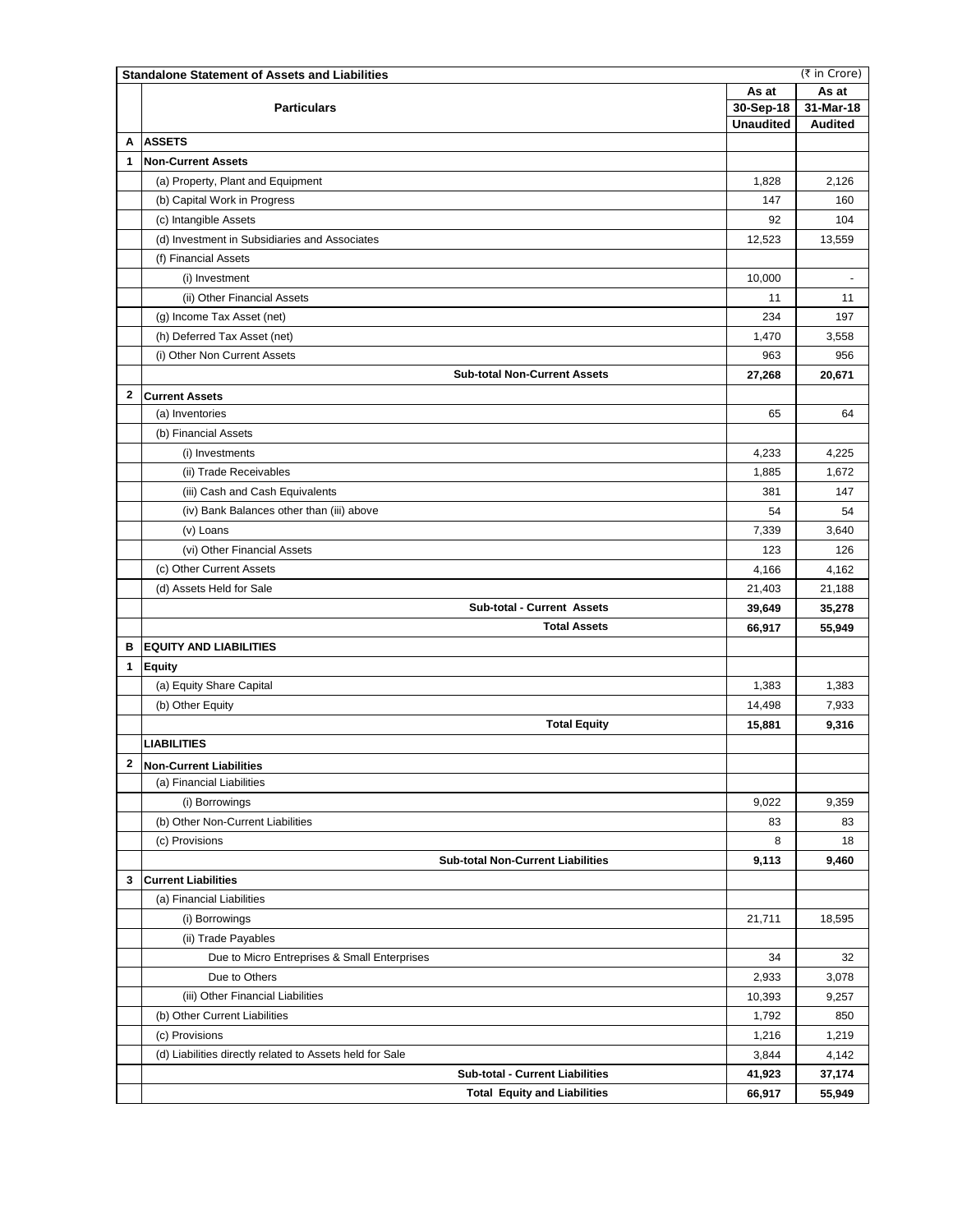## **Notes:**

- 1. Figures of the previous period have been regrouped and reclassified, wherever required.
- 2. Pursuant to strategic transformation programme, as a part of Monetization and Resolution Plan of the Company under consideration, inter alia of the Lenders, the Company and its subsidiary companies; Reliance Telecom Limited (RTL) and Reliance Infratel Limited (RITL), with the permission of and on the basis of suggestions of the Lenders, had for monetization of some specified Assets, entered into definitive binding agreements with Reliance Jio Infocomm Limited (RJio) on December 28, 2017 for sale of Wireless Spectrum, Towers, Fiber and Media Convergence Nodes (MCNs) ["Identified Assets"]. Further, the Company has also entered into a definitive binding agreement with Pantel Technologies Private Limited and Veecon Media and Television Limited for sale of its subsidiary company having DTH Business. The Company and its said subsidiaries expect to close these transactions in a phased manner. In the meanwhile, Hon'ble National Company Law Tribunal (NCLT), Mumbai had, overruling the objections of the Company as also its lenders represented by State Bank of India, the lead member, vide its order dated May 15, 2018 admitted applications filed by an operational creditor for its claims against the Company and its subsidiaries; RTL and RITL and thereby admitted the companies to debt resolution process under the Insolvency and Bankruptcy Code, 2016 (IBC). As a consequence, Interim Resolution Professionals (IRPs) were appointed vide NCLT orders dated May 18, 2018. The Company along with the support of the lenders filed an appeal with Hon'ble National Company Law Appellate Tribunal (NCLAT) challenging the said order of the NCLT and the NCLAT, vide its order dated May 30, 2018, has on the basis of a settlement between the Company and the operational creditor stayed the order passed by the NCLT. Consequently, the Board of Directors of the respective companies stood reinstated. The Company also filed a writ Petition before the Hon"ble Supreme Court to release the Company from the Corporate Insolvency Resolution Process (CIRP). In an interim order in the said writ Petition, which is pending, the Supreme Court, vide its order dated August 3, 2018, has permitted the Company to proceed with the sale of the Identified Assets. On account of delay in completing the sale of certain spectrum not forming part of the Identified Assets, the Company applied to the Supreme Court seeking extension of time for making payment of the settlement amount to the operational creditor. The Supreme Court vide its order dated October 23, 2018 has allowed the Company to pay dues to the operational creditor on or before December 15, 2018. Further, the petition filed by the minority shareholders holding 4.26% stake in RITL, before the NCLT under Section 230 of the Companies Act, 2013 (Section 397-398 of the Companies Act, 1956), stood dismissed as withdrawn vide NCLT order dated July 3, 2018. Consequently, the interim stay granted by the NCLT on the implementation of the resolution approving the sale of the assets of RITL no more survives. The Company is confident that it will fulfill its commitments in respect of settlements with the operational creditor and the minority shareholders as well as finalise and implement a suitable Comprehensive Monetisation and Resolution Plan (MRP), also incorporating strategic transformation programme. On finalisation and implementation of the MRP, the Company will carry out a comprehensive impairment review of its fixed assets, investments and other assets. Considering these developments, the financial results continue to be prepared on going concern basis. This matter has been referred to by the Auditors in their Limited Review Report.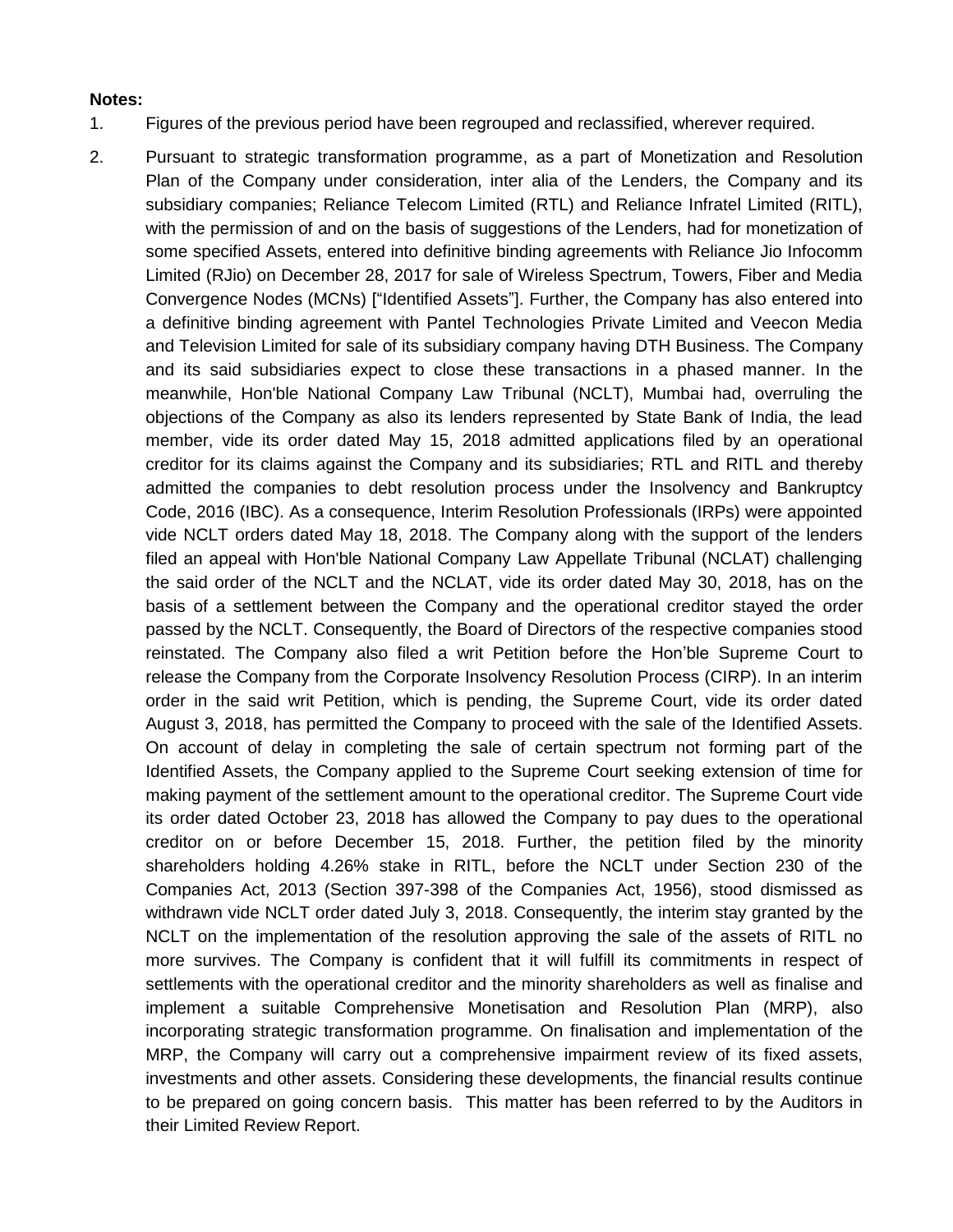3. The assets pertaining to discontinued operations referred to in Note 2 above, along with liabilities have been classified as assets held for sale and disclosed separately as discontinued operations in line with Ind AS 105 "Non-current Assets Held for Sale and Discontinued Operations". Assets held for sale are recorded at lower of carrying amount and fair value less cost as per Ind AS 105.

|                                 |                      |           |           |                 |               | (₹ in Crore) |
|---------------------------------|----------------------|-----------|-----------|-----------------|---------------|--------------|
| <b>Particulars</b>              | <b>Quarter ended</b> |           |           | Half year ended | Year<br>ended |              |
|                                 | 30-Sep-18            | 30-Jun-18 | 30-Sep-17 | 30-Sep-18       | 30-Sep-17     | 31-Mar-18    |
|                                 | Unaudited            | Unaudited | Unaudited | Unaudited       | Unaudited     | Audited      |
| <b>Total Income</b>             | 60                   | 7         | 826       | 67              | 1,779         | 2,045        |
| Profit/<br>(Loss)<br>before tax | (91)                 | (101)     | (1, 919)  | (192)           | (3, 490)      | (9,933)      |
| Profit/ (Loss) after<br>tax     | (91)                 | (101)     | (1, 919)  | (192)           | (2,910)       | (9,933)      |

The financial result of discontinued operations is as under:

- 4. Considering all factors including admission of the companies to debt resolution process under the IBC and the Company"s Comprehensive Monetisation and Resolution Plan (MRP) submitted to the lenders, for overall debt resolution including interest and fixation of exchange rate for determining the foreign currency loans, the Company and its subsidiary companies, with a view to reflecting fairly the position for the purpose of presentation in respect of the Company"s obligation for interest and the principal rupee amount in respect of foreign currency denominated loans, without implying in any way that the terms of lending by the banks and other lenders are altered, has not provided interest of  $\bar{\tau}$  968 crore and  $\bar{\tau}$  1,877 crore for the quarter and half year ended September 30, 2018 respectively and foreign exchange losses including amortization of Foreign Currency Monetary Items Translation Difference Account (FCMITDA) aggregating to  $\bar{\tau}$  832 crore and  $\bar{\tau}$  1,429 crore for the quarter and half year ended September 30, 2018, respectively. Had the Company provided Interest and foreign exchange losses, the Profit would have been lower by  $\bar{\tau}$  1,800 crore and  $\bar{\tau}$  3,306 crore for the quarter and half year ended September 30, 2018. The Auditors had drawn qualification in their audit report for the financial year ended March 31, 2018 for non provision of interest of  $\bar{\tau}$  3,055 crore. Further, the auditors have drawn qualification for non provision of interest and foreign exchange variations in their Limited Review Report for the quarter and half year ended September 30, 2018. However, pending final approval of the MRP and considering all the facts and circumstances, the likely impact on the Company"s financial position is not ascertainable at this stage.
- 5. The Company is in the process of finalising and implementing its asset monetization and debt resolution plan, comprising the Company's real estate development plan and restructuring of Debt. As required by the lenders and also to safeguard the development of real estate, the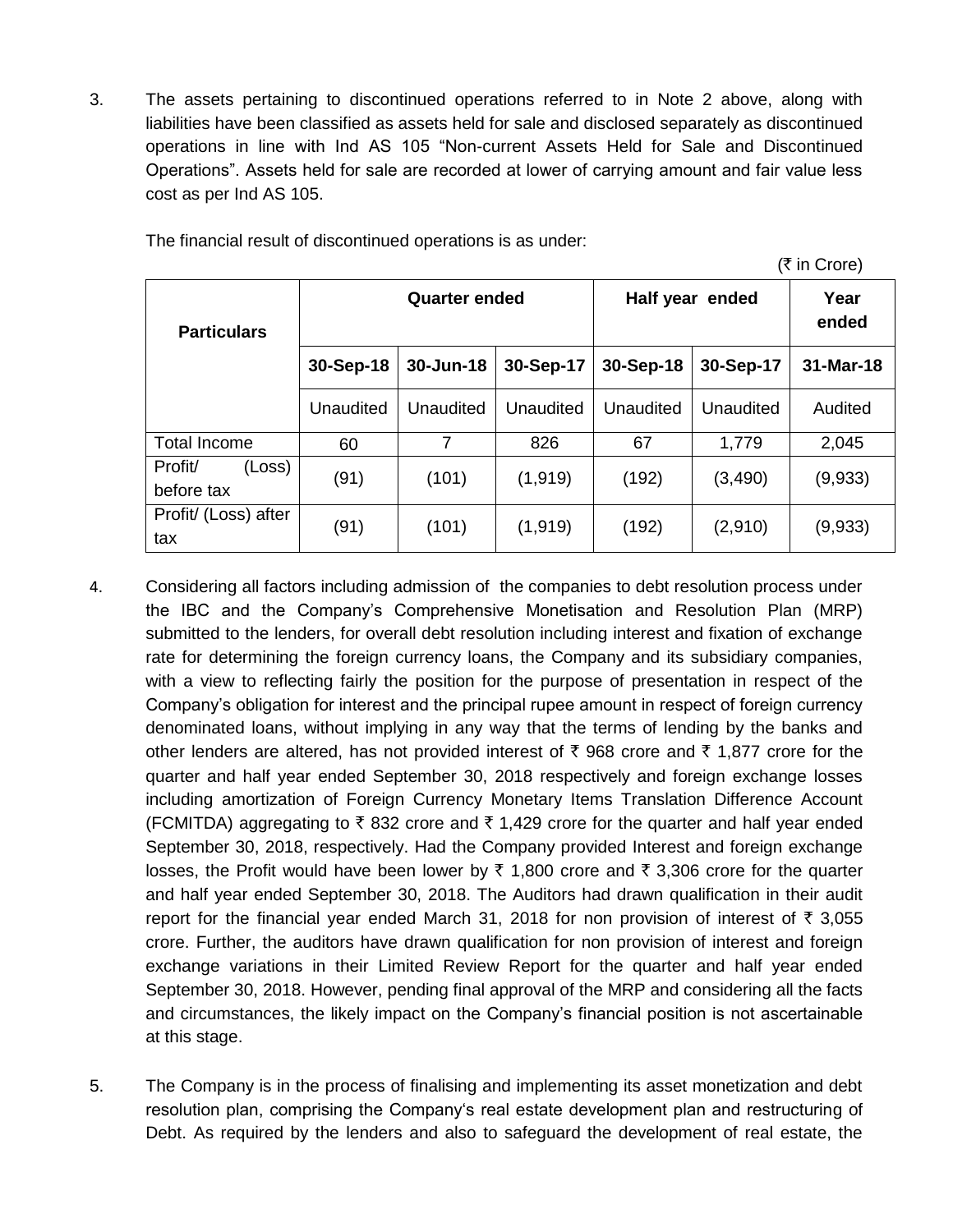business taken up by Reliance Realty Limited (RRL), a subsidiary of the Company, it is necessary that control of RRL is conferred on ADA Group. Accordingly in order to align the above, Memorandum and Articles of Association of RRL has been amended as per the provisions of the Companies Act, 2013 and other applicable provisions of law. Consequently, for the purpose of and as per requirement of Ind AS 110 "Consolidated Financial Statement", Assets and Liabilities pertaining to RRL have been derecognized and Investment in RRL by the Company, has been accounted at fair value, as per Ind AS 109 "Financial Instruments", and represented as Exceptional Items. Impact on profitability net of tax is  $\bar{\tau}$  6,876 crore.

6. The listed Redeemable Non Convertible Debentures (NCDs) of the Company aggregating to ₹ 3,750 crore as on September 30, 2018 are secured by way of first pari passu charge on the whole of the movable properties, plant and equipment and Capital Work in Progress, both present and future, including all insurance contracts relating thereto of the Borrower Group; comprising of the Company and its Subsidiary Companies namely; Reliance Telecom Limited (RTL), Reliance Infratel Limited (RITL) and Reliance Communications Infrastructure Limited (RCIL). Out of the above, in case of NCDs of  $\bar{\tau}$  750 crore, the Company has also assigned Telecom Licenses, by execution of Tripartite Agreement with Department of Telecommunications (DoT). The asset cover in case of these NCDs exceeds 100% of the principal amount of the said NCDs.

| Nature of Instruments                                         | 11.20% NCDs    | 11.25% NCDs                                                        |
|---------------------------------------------------------------|----------------|--------------------------------------------------------------------|
| Amount outstanding ( $\bar{\tau}$ in crore)                   | 3,000          | 750                                                                |
| Previous due date for Principal Repayment<br>and whether paid | Not Applicable | 07.02.2018<br>unpaid                                               |
| Previous due date for payment of Interest                     | 02.09.2018     | 07.09.2018                                                         |
| Whether Interest was paid on the due date                     | No.            | No.                                                                |
| Next due date for payment of interest                         | 02.10.2018     | 07.10.2018                                                         |
| Credit Rating and change in credit rating, if<br>any          | <b>ICRAD</b>   | <b>CARE D</b>                                                      |
| Due Date for Principal Repayment                              | 01.03.2019     | ₹ 375 crore on each dates<br>07.02.2018 (Unpaid) and<br>07.02.2019 |

7. Additional details as required in relation to Non Convertible Debentures (NCDs):

- 8. Debenture Redemption Reserve (DRR) : ₹590 crore as on September 30, 2018.
- 9. Net Worth :  $\bar{\tau}$  14,483 crore, as on September 30, 2018. Includes  $\bar{\tau}$  5,538 crore created pursuant to the Scheme of Amalgamation approved by Hon'ble High courts which shall for all regulatory purposes be considered to be part of owned funds of the Company.